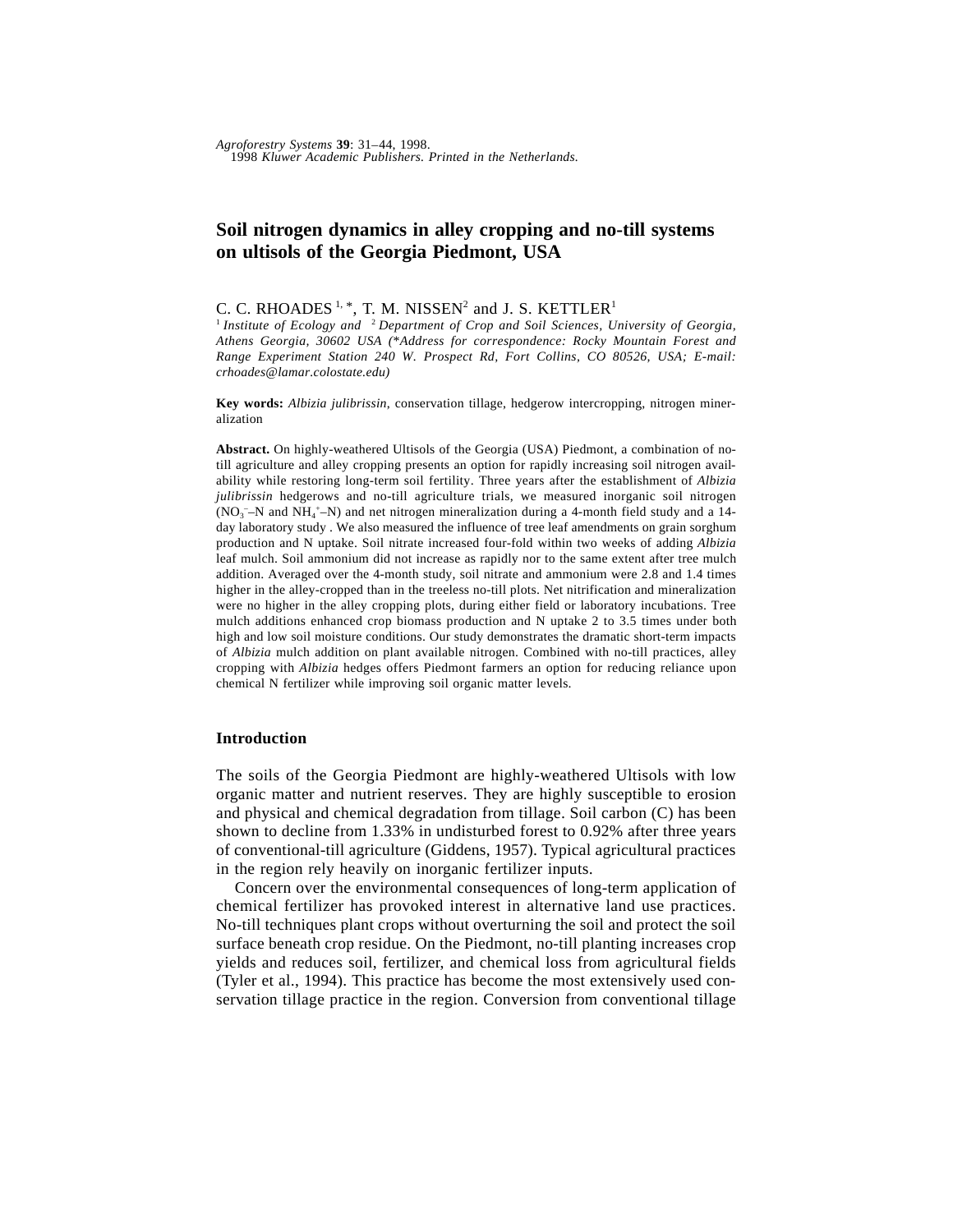to no-till agriculture on Piedmont Ultisols restores soil organic matter and mineralizable N pools. Cabrera (M. Cabrera, pers. comm., 1996) measured a three-fold increase in both total soil C and N and mineralizable N pools following a decade of no-till farming. The mulch cover and lack of soil disturbance both improve water and physical soil properties (Radcliffe et al., 1988; West et al., 1992) and increase soil biotic activity (Hendrix et al., 1986; Beare et al., 1992).

Combined with no-till practices, alley cropping may offer an effective option to farmers attempting to reduce their reliance on chemical inputs. Nutrients derived from leaf prunings of woody hedge species can substitute for inorganic fertilizer amendments. Hedges of nitrogen-fixing trees can increase the overall nutrient capital and the cycling of plant nutrients. Roots from tree hedges protect against surface runoff and associated soil and chemical loss (Lal, 1989a); they also potentially form a 'safety net' to recycle nutrients from deep within the soil profile back to the surface (van Noordwijk and De Willigen, 1991). In addition to the release of nutrients from decomposing leaf mulch, alley cropping may contribute to soil organic matter buildup and to increased nutrient mineralization from within soil reserves (Haggar et al., 1993). The long-term increase in the SOM pools accrue through the stabilization of above and below-ground inputs and restoration of soil structure.

Tree leaf mulch from hedge species often provides between 100 and 200 kg N ha<sup>-1</sup> to alley cropping systems (Kang, 1993; Palm, 1995). Nitrogen release from mulch to the soil is controlled by leaf N, lignin and polyphenolic concentrations (Palm and Sanchez, 1989; Constantinides and Fownes, 1994). Leguminous tree species with high leaf N concentrations and low lignin and phenolic compounds, such as *Gliricidia sepium*, *Leucaena leucocephala* and *Sesbania sesban* liberate more than half of their leaf N within two weeks of pruning (Oglesby and Fownes, 1992; Table 1).

While the contribution of leaf mulch to the soil can rapidly increase plant available soil nutrients (Tian et al., 1993; Palm, 1995), the influence of alley cropping on soil organic matter pools requires more time. The degree of longterm soil improvement under alley cropping depends on characteristics of the hedge species (Yamoah et al., 1986; Hauser and Kang, 1993), the soil type (Szott et al., 1991a, 1991b) and the tillage practices (Lal, 1989b). On an Alfisol in Nigeria, Lal (1989b) found that soil C and N reserves declined to a lesser extent with alley cropping and no-till farming than with plow-till. Intercropping with *Gilricidia sepium* hedges was less effective at maintaining soil organic matter than *Leucaena leucocephala* hedges. At the same site, alley cropping with the slowly decomposing species *Senna* (previously named *Cassia*) had a greater positive impact on soil C than *Gliricidia* (Yamoah et al., 1986). Both species generated similar amounts of prunings, but the *Gliricidia* prunings decomposed more rapidly and less C was added to the soil.

The main objectives of this study was to test whether no-tillage with *Albizia*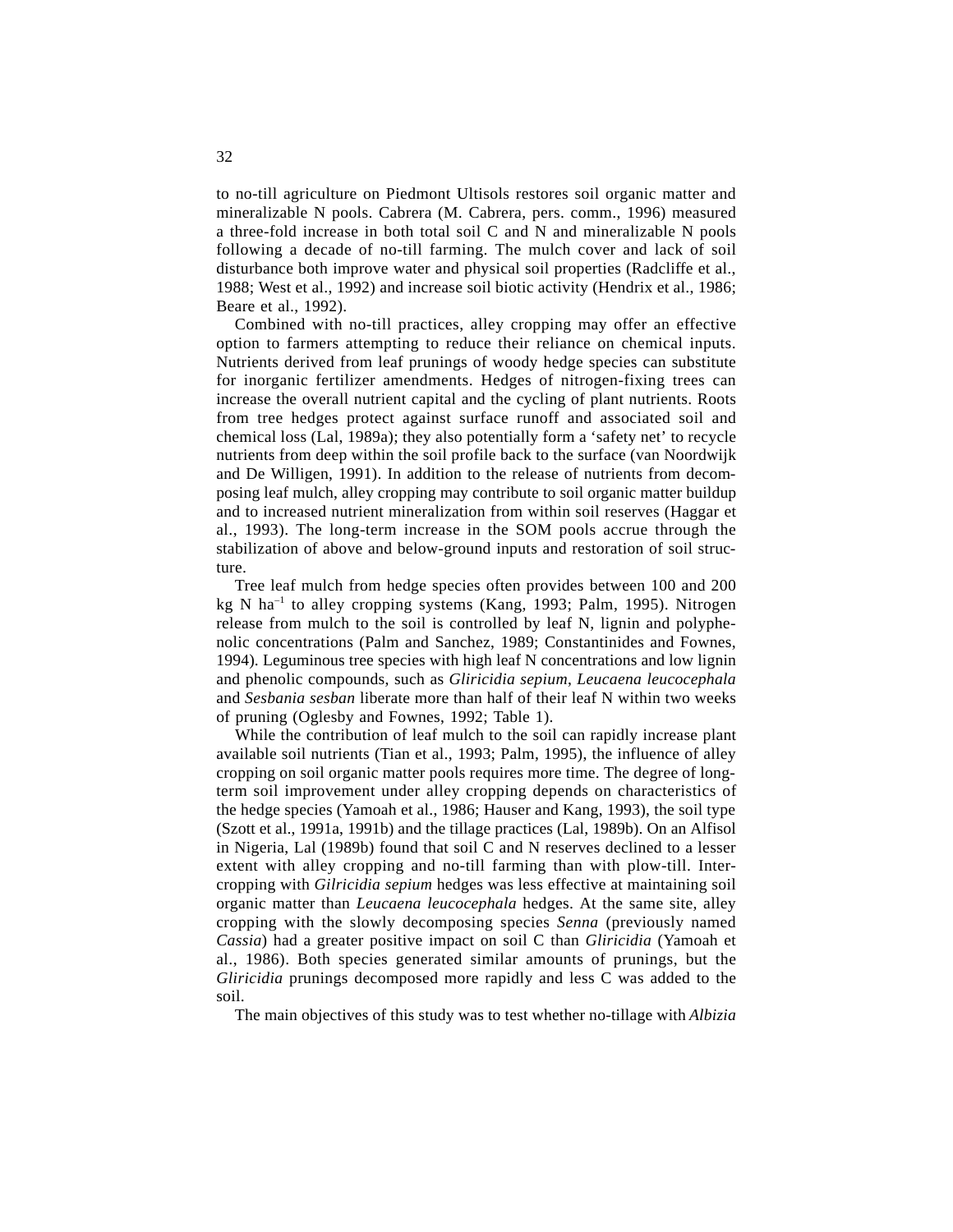| Hedge species          | N   | Lignin | Polyphenol | Lignin:N | Citation                          |
|------------------------|-----|--------|------------|----------|-----------------------------------|
|                        |     |        |            |          |                                   |
| Albizia julibrissin    | 3.3 | 10.1   | 5.7        | 3.1      | Nissen 1994                       |
| Rapid decomposers      |     |        |            |          |                                   |
| Gliricidia sepium      | 3.6 | 11.6   | 1.6        | 3.2      | Tian et al. 1992                  |
|                        | 3.3 | 7.2    | 2.3        | 2.2      | Constantinides<br>and Fownes 1994 |
| Leucaena leucocephala  | 3.6 | 13.4   | 5.0        | 3.8      | Tian et al. 1992                  |
| Sesbania sesban        | 3.5 | 5.6    | 4.1        | 1.6      | Constantinides<br>and Fownes 1994 |
| Slow decomposers       |     |        |            |          |                                   |
| Inga edulis            | 2.5 | 18.0   | 9.5        | 7.3      | Constantinides<br>and Fownes 1994 |
| Calliandra calothyrsus | 2.6 | 6.4    | 20.0       | 2.5      | Constantinides<br>and Fownes 1994 |
| Dactyladenia barteri   | 1.4 | 14.9   | 3.2        | 10.6     | Kachaka et al.<br>1993            |

*Table 1.* Chemical properties of leaf prunings for *Albizia julibrissin* and other rapidly and slowly decomposing alley cropping species.

alley cropping can surpass treeless no-till agriculture in terms of nutrient availability and soil restoration. Previous work at this study site (Matta-Machado and Jordan, 1995) indicated an increase in soil P availability in alleycropped plots. To compare the immediate and long-term benefits of *Albizia* leaf mulch (Table 1) on nutrient reserves and cycling, we quantified inorganic-N and total soil C and N pools as net soil N transformations using field and laboratory mineralization assays and bioassay methods.

## **Methods**

### *Study site*

No-till and alley-cropping research was carried out on previously abandoned farmland near Athens, Georgia, USA (33°57′N, 83°19′W). Annual precipitation and temperature average 1265 mm and 18 °C. The Georgia Piedmont is a humid subtropical region with uniform monthly precipitation (Figure 1). On average, monthly precipitation exceeds 100 mm except between August and November. The frost-free period extends from mid-March through mid-October. The study plots are situated on kaolinitic, thermic Typic Hapludult soils. Surface soils  $(0-5 \text{ cm})$  have a pH in water of 5.8, 1.65% C, 5–7 mg  $P$  kg<sup>-1</sup> bicarbonate extractable P, and a sandy loam texture.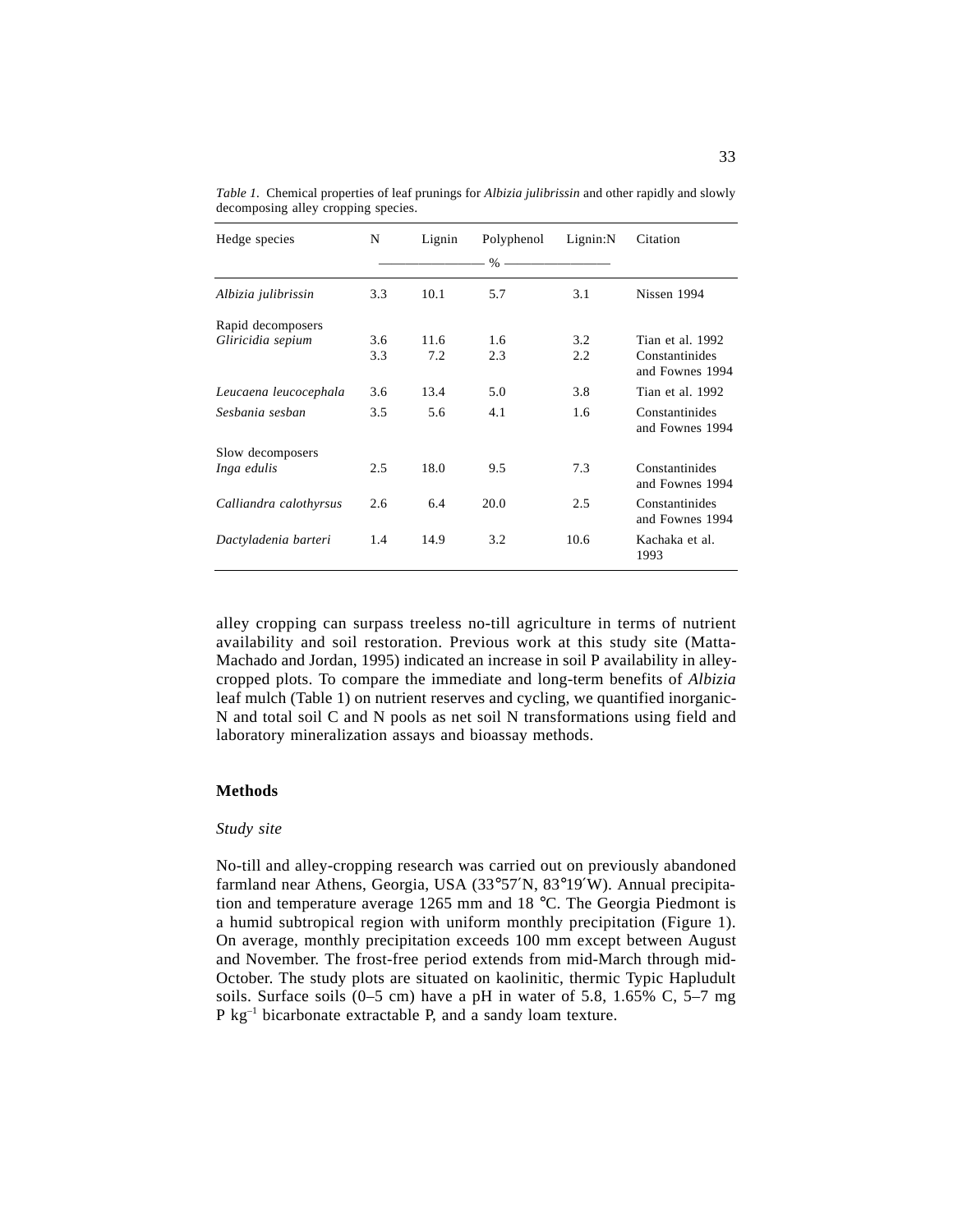

*Figure 1.* Monthly average precipitation of Athens, Georgia (1961–1990) and monthly total precipitation during the year of the study (NOAA, 1993).

### *Study design and management*

*Albizia julibrissin* (mimosa) seedlings were planted in 1990 with 50 cm between trees and 4 m spacing between hedgerows. No-till cropping began in 1991 with grain sorghum (*Sorghum bicolor*) during the summer months and winter wheat (*Triticale aestivum*) as a winter cover crop. Paired alley cropping and treeless no-till plots were established in a randomized design with three blocks. Crop and residue management was identical on alley cropping and notill control plots. Sorghum was planted using a no-till planter with 75 cm spacing between rows. Residues from both summer and winter crops were mowed and left on the plots.

Hedge pruning and mulch additions to the alley cropped plots began in 1991. Trees were hand pruned to 1 m height and leaf material and small branches evenly distributed across alleys. The date of pruning coincided with crop planting in an attempt to synchronize nutrient inputs from leaf biomass with early crop growth. Tree prunings and residual crop mulch were sampled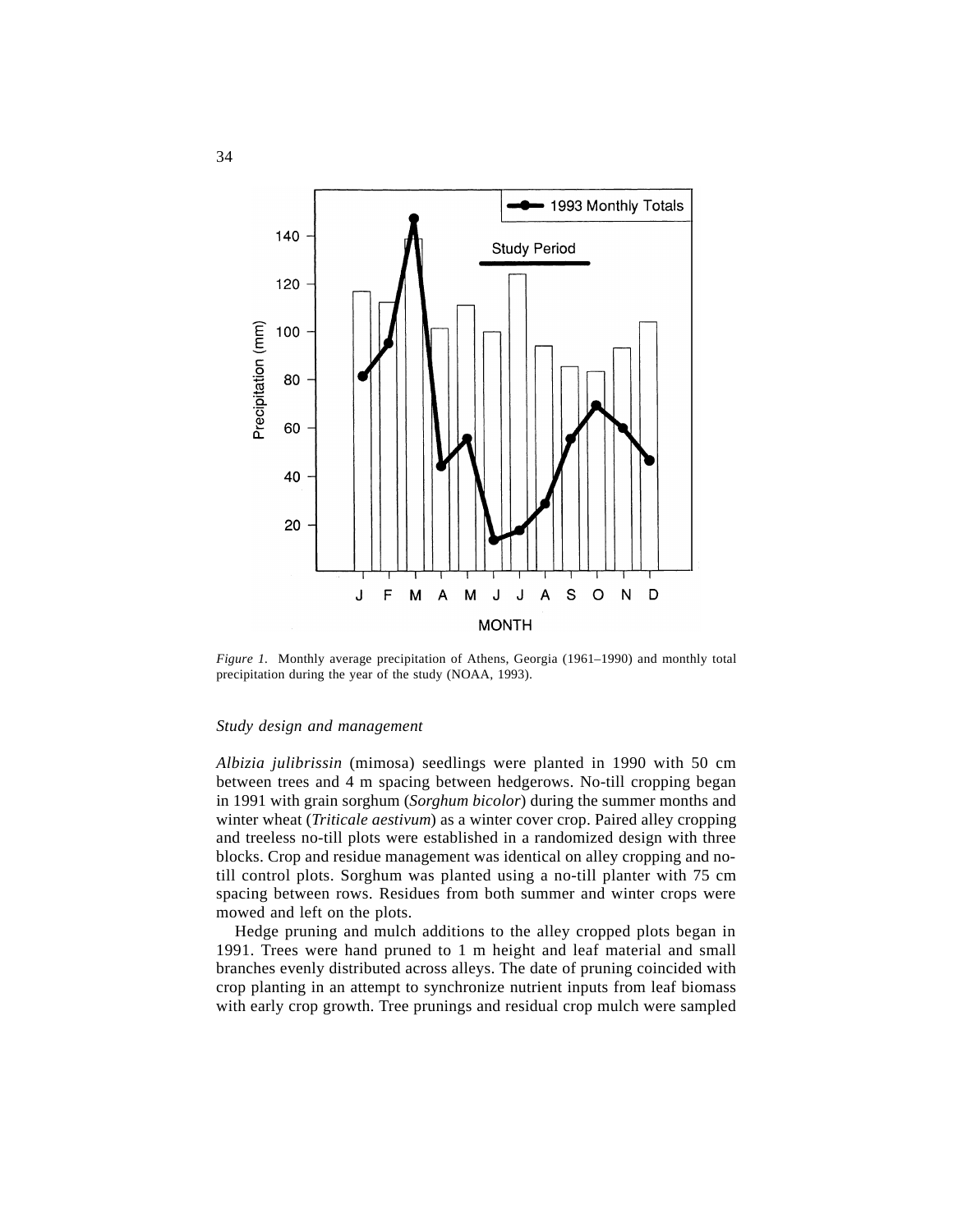in randomly located,  $0.25$  m<sup>2</sup> quadrats, immediately after pruning. Prunings were separated into leaf and twig classes and analyzed for biomass and nutrients.

## *N Cycling*

We compared inorganic soil N pools, plant N uptake, net N mineralization and nitrification rates, and total soil N and C reserves in alley cropping and no-till plots. These parameters allow us to differentiate the immediate and long-term benefits of alley cropping with *Albizia*.

During the 1993 summer cropping season, following two years of mulch management, extractable nitrogen and net nitrogen transformations were measured in the 0–5 cm soil layer (Raison et al., 1987; Anderson and Ingram, 1993). In the alley-cropped plots, soil was sampled and incubation chambers were installed along regularly-spaced, perpendicular transects 0, 1, and 2 m from the hedges. Three replicate sample transects were installed per block (3) in alley cropping. Sample locations were selected randomly in no-till plots. Sample and incubation periods were repeated at 7-day intervals for two months, then at 14-day intervals and finally for one 30-day interval. Sampling spanned a 4-month period, beginning at the time of planting and mulch addition (3 June 1993) until crop harvest (23 September 1993).

Soil  $NO_3^-$ –N and  $NH_4^+$ –N were extracted with 2 *M* KCl from fresh soil within eight hours of sampling (10 g soil : 50 mL extractant). Filtered extracts were frozen until colorimetric analysis on an Alpkem RFA-300 autoanalyzer (Perstorp Inc., Wilsonville, Oregon). Gravimetric soil moisture content was determined by oven drying subsamples at 105 °C for 24 h.

Soil incubation chambers consisted of 10-cm diameter PVC tubes driven through the mulch layer and into mineral soil. Chambers were covered with loose-fitting caps that allowed gas movement and prevented leaching losses. Roots are severed when tubes are installed, so N loss to plant uptake is assumed to be negligible. Within the incubation tubes, changes in inorganic N levels during the sequential incubations represent net nitrogen mineralized from organic sources. Assuming no losses to leaching, plant uptake or gaseous N efflux, net mineralization, nitrification and ammonification were calculated as follows (Hart et al., 1994):

Net mineralization =  $(NH_4^+ - N + NO_3^- - N)_{t+1} - (NH_4^+ - N + NO_3^- - N)_{t+1}$ 

Net nitrification =  $(NO<sub>3</sub>^- - N)<sub>t+1</sub> - (NO<sub>3</sub>^- - N)<sub>t</sub>$ 

Both the initial and final N concentrations were corrected for the soil moisture content at the time of sampling. Negative net transformation rates indicate that microbial immobilization exceeds gross inorganic N production. Cumulative nitrogen production is the summation of the net nitrogen transformations during the 4-month series of incubations. Total soil N and C for the 0–5 cm and 5–15 soil depths were measured by the Dumas combustion method using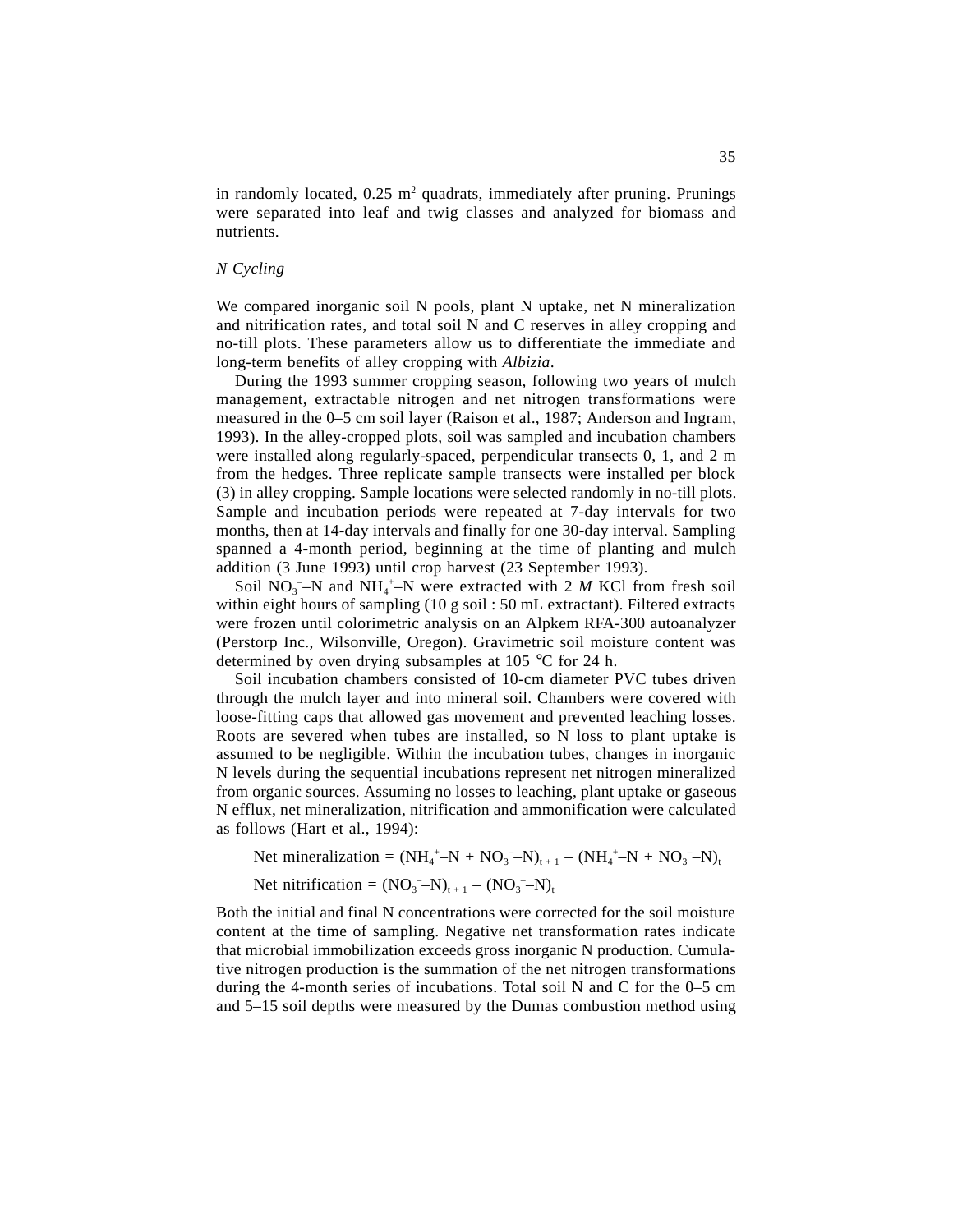a Carol Erba model 1500 CN analyzer (Carlo Erba Instruments, Milano, Italy).

To remove the effects of abiotic in-field variation on N-transformations, we carried out a laboratory incubation under optimal temperature and moisture conditions (Binkley and Hart, 1989). Mulch-free mineral soil from the alley cropping and no-till plots were incubated for 14 days in plastic cups. The gravimetric water content of the incubations was adjusted to field capacity and maintained with deionized water. Samples were maintained at 30 °C. Soil extractions and N transformations were carried out and calculated as above.

During the 1993 summer cropping season, rainfall was only 20 to 30% of the long-term average (Figure 1). The drought withered the sorghum crop and prevented quantification of crop response to alley cropping. To compensate for the drought we carried out a 60-day bioassay with sorghum grown in alley-cropped and no-till soils. Three hundred g of fresh, sieved  $(< 2 \text{ cm})$ soil was packed into plastic pots to an initial bulk density of 1.2 g cm–3. *Albizia* leaflets and rachises, equivalent to 107 mg N per cup, were added to the surface of half the pots. High and low watering regimes were used to isolate the physical effect of the leaf mulch on soil moisture. Fifty mL of deionized water were added every two or four days to the high and low-moisture regimes. At harvest, above-ground tissue and sorghum roots were dried, ground and analyzed for total N and C.

## **Results**

### *Pruning biomass*

Tree prunings contributed 5.33 tons of dry matter and 118 kg of N per hectare to the alley cropping plots (Table 2). *Albizia* leaf matter comprised 55% of the biomass and 80% of the N inputs. Total tree mulch contributed 2.5 tons of C per hectare.

| Pruning component                     | Tissue N<br>$\frac{0}{0}$ | Pruning biomass<br>$t$ ha <sup>-1</sup> | N<br>$kg \text{ N}$ ha <sup>-1</sup> | $kg \, C \, ha^{-1}$ |
|---------------------------------------|---------------------------|-----------------------------------------|--------------------------------------|----------------------|
| Leaves<br>Small twigs $(< 1$ cm dia.) | 3.3<br>1.2                | 2.9<br>1.0                              | 95<br>16                             | 1416<br>475          |
| Large twigs $($ 1 cm dia.)            | 0.7                       | 1.4                                     |                                      | 618                  |
| Total                                 |                           | 5.3                                     | 118                                  | 2509                 |

*Table 2.* Nitrogen concentration, biomass and nutrient inputs in *Albizia* prunings (*n* = 36), Georgia, USA.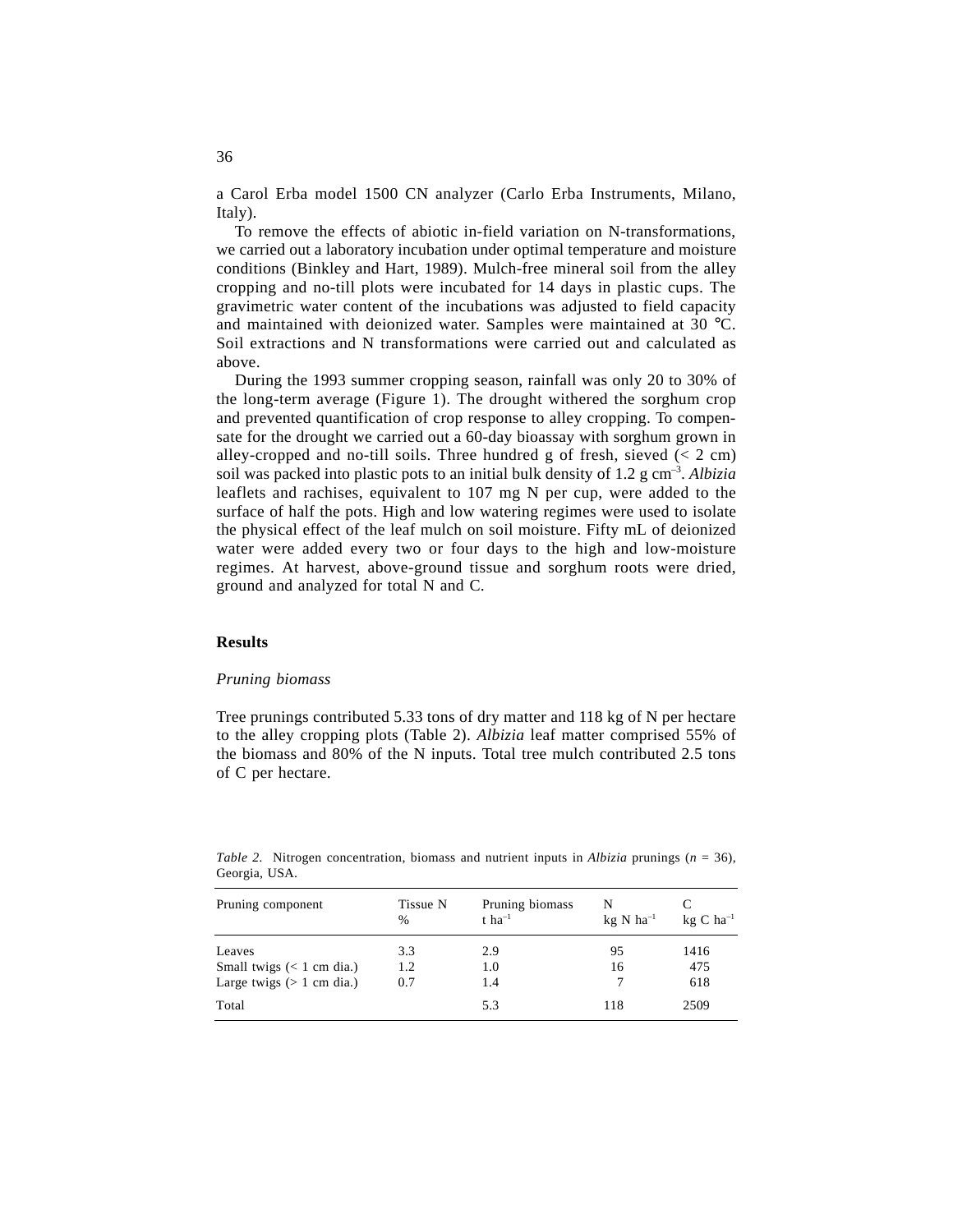## *N cycling*

Soil NO<sub>3</sub><sup>-</sup>-N increased rapidly following the *Albizia* leaf mulch addition (Figure 2). Within 2 weeks of adding the leaf prunings,  $NO<sub>3</sub> - N$  increased four-fold in the alley cropping plots. Soil  $NO_3$ <sup>-</sup>-N remained 8 kg N ha<sup>-1</sup> higher in the alley cropping plots than in the no-till plots for about two months, before declining. Soil ammonium did not respond as rapidly nor as dramatically as nitrate. Averaged over the entire study period, extractable  $NO<sub>3</sub><sup>-</sup>N$  and  $NH<sub>4</sub><sup>+</sup>-N$ were 2.8 and 1.4 times higher in the alley cropping plots (Table 3). Within the alley cropping plots,  $NO_3^-$ -N or  $NH_4^+$ -N pools were 25 and 22% higher at 1 m compared to 2 m from the *Albizia* hedges (*t*-test,  $p = 0.045$  and 0.106).

Net production of soil  $NO<sub>3</sub> - N$  during the field incubations was equal in the alley cropping and no-till treatments (Figure 3). More than 90% of the net N mineralized was also nitrified. In the alley-cropped plots, there was a brief immobilization phase immediately after adding leaf mulch followed by relatively steady production of mineral N. The cumulative gain in nitrate during the 16 week study was equivalent to 25 and 20 kg of  $NO<sub>3</sub> - N$  ha<sup>-1</sup> in the alley cropping and no-till plots.

Weekly *in situ* mineralization and nitrification rates were not significantly greater in the alley cropping plots (*t*-test,  $p = 0.728$  and 0.770) though the trend suggests that N cycling is progressing more rapidly in the alley cropping plots (Table 3). Under optimum moisture and temperature conditions in the laboratory incubation, nitrification rates increased more than six times over the field study.



*Figure 2.* Extractable soil nitrate and ammonium levels in no-till and alley cropping plots during 1993 cropping season, Georgia, USA. Error bars show standard error of the mean.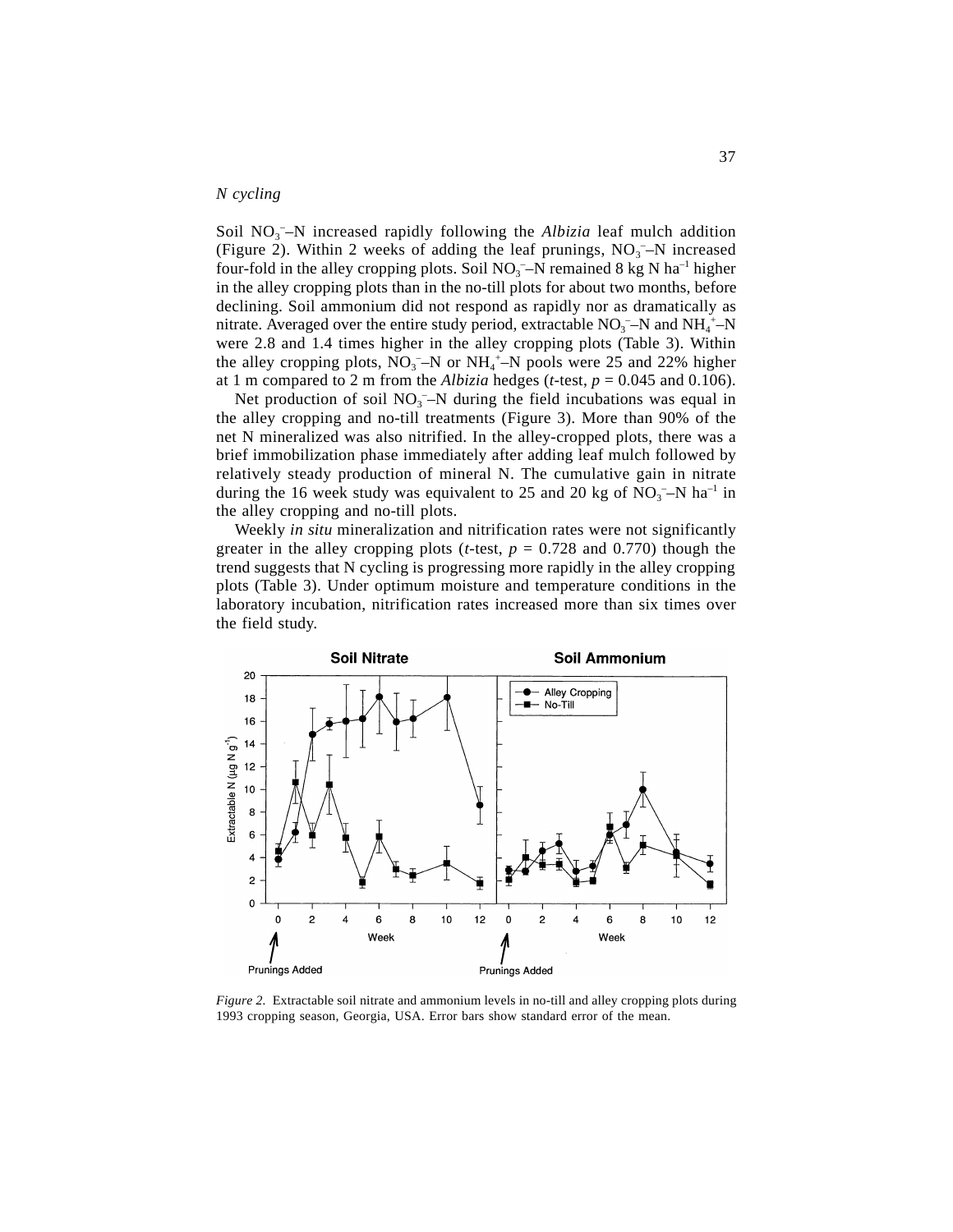# **Cumulative Nitrification**



*Figure 3.* Cumulative net nitrification in alley cropping and no-till plots during the 16 week study period, Georgia, USA. There were no significant difference between the sites at the 0.05 level.

*Table 3.* Extractable soil N pools and net N transformations during *in situ* (0–5 cm depth) and laboratory incubations. Mean extractable soil pools and *in situ* transformation rates averaged over the 16 week study (SE of mean), Georgia, USA.

|                                | <i>In situ</i> pools                                           |                 | In situ rates       |                    | Laboratory rates                                               |                    |
|--------------------------------|----------------------------------------------------------------|-----------------|---------------------|--------------------|----------------------------------------------------------------|--------------------|
|                                | Ammonium                                                       | Nitrate         | Mineraliza-<br>tion | Nitrifica-<br>tion | Mineraliza-<br>tion                                            | Nitrifica-<br>tion |
|                                | $-\left(\mu g N g^{-1}\right)$ $-\left(-\mu g N g^{-1}\right)$ |                 |                     |                    | $-(\mu g N g^{-1} w k^{-1})$ $ -(\mu g N g^{-1} w k^{-1})$ $-$ |                    |
| Alley cropping                 | 4.56<br>(0.28)                                                 | 13.56<br>(0.74) | 2.48<br>(0.80)      | 2.26<br>(0.65)     | 11.51<br>(0.80)                                                | 13.86<br>(0.79)    |
| No-till                        | 3.33<br>(0.28)                                                 | 4.77<br>(0.45)  | 2.24<br>(0.64)      | 1.98<br>(0.49)     | 12.01<br>(1.98)                                                | 13.38<br>(2.10)    |
| <i>t</i> -test probability $=$ | 0.0023                                                         | 0.00            | 0.81                | 0.73               | 0.82                                                           | 0.84               |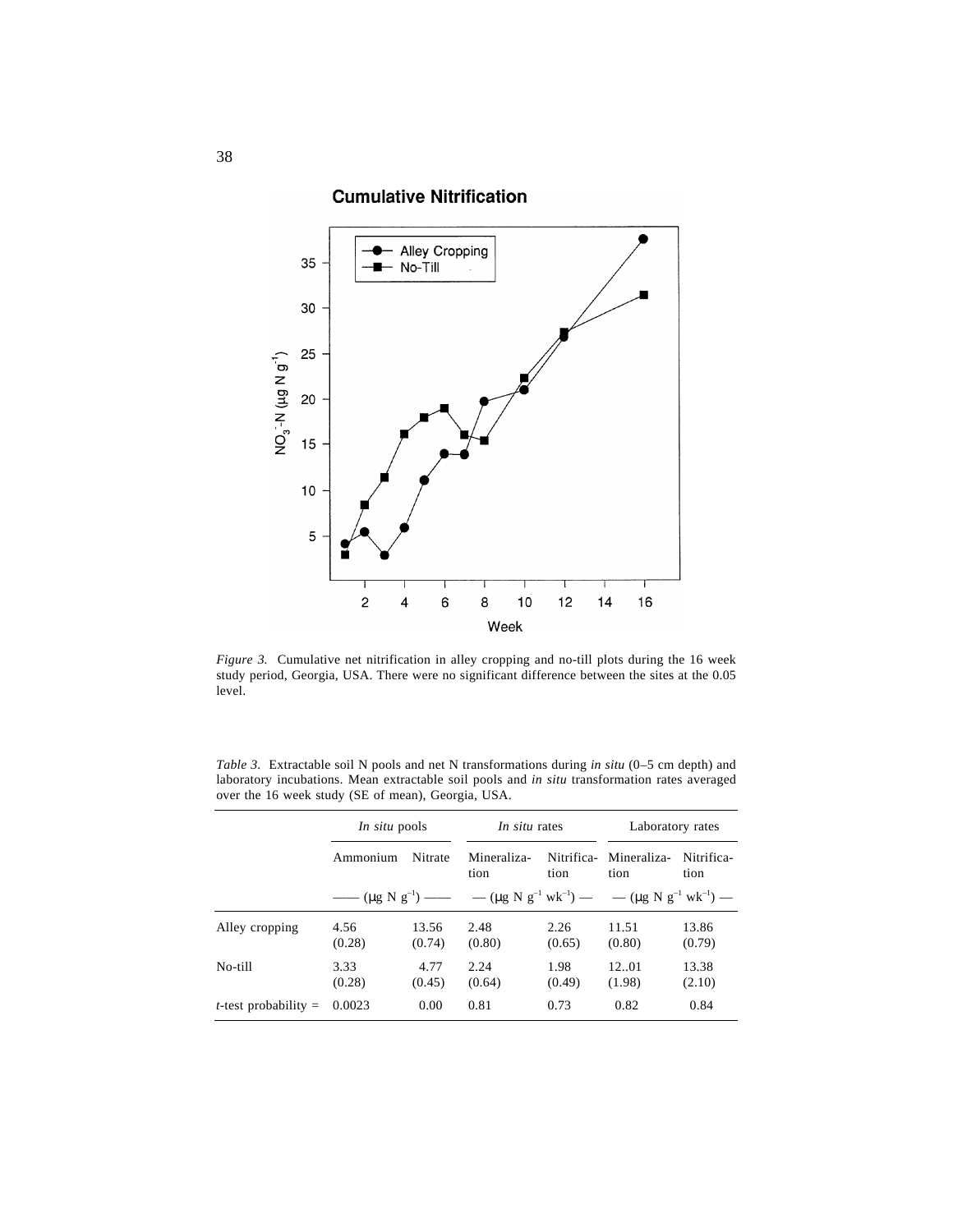Gravimetric soil moisture did not differ significantly between the alley cropping and no-till plots at any time during the study. Averaged over the entire study, the top 5 cm of soil in the alley cropping and no-till plots both had 7.8% moisture content (*t*-test,  $p = 0.929$ ). The drought withered the sorghum plants equally in both treatments.

After a 60-day bioassay under unmulched, dry conditions, sorghum growth and N uptake were similar in the alley-cropped and no-till soils (Figure 4). Addition of leaf prunings increased plant biomass and N uptake 2 to 3.5 times across the soil and moisture treatments. Leaf prunings generated similar increases in plant growth and N uptake as did the increased moisture treatments. Leaf mulch increased soil moisture similarly in both soil types under both soil moisture regimes. Mulching and the increased moisture treatment produced greater plant growth and N uptake responses in the alley cropping than in the no-till soil.

In the alley-cropped soil under moist conditions, the leaf mulch additions increased total plant N uptake two-fold while decreasing soil mineral N  $(NO<sub>3</sub><sup>-</sup>-N + NH<sub>4</sub><sup>+</sup>-N)$  four-fold (Figure 5). Under the drier regime, mulch increased plant N uptake nearly four-fold and doubled soil mineral N. Total plant-soil system N was twice as high under drier conditions (33 vs. 18 mg N pot<sup>-1</sup>) suggesting leaching or denitrification losses or higher microbial immobilization under the wet regime.



*Figure 4.* Sorghum aboveground biomass and N uptake during a 60-day bioassay using alleycropped and no-till soils, Georgia, USA. Error bars show standard error of the mean. Mean values labelled with the same letter are not significantly different for Tukey's means separation test at the 0.05 critical level.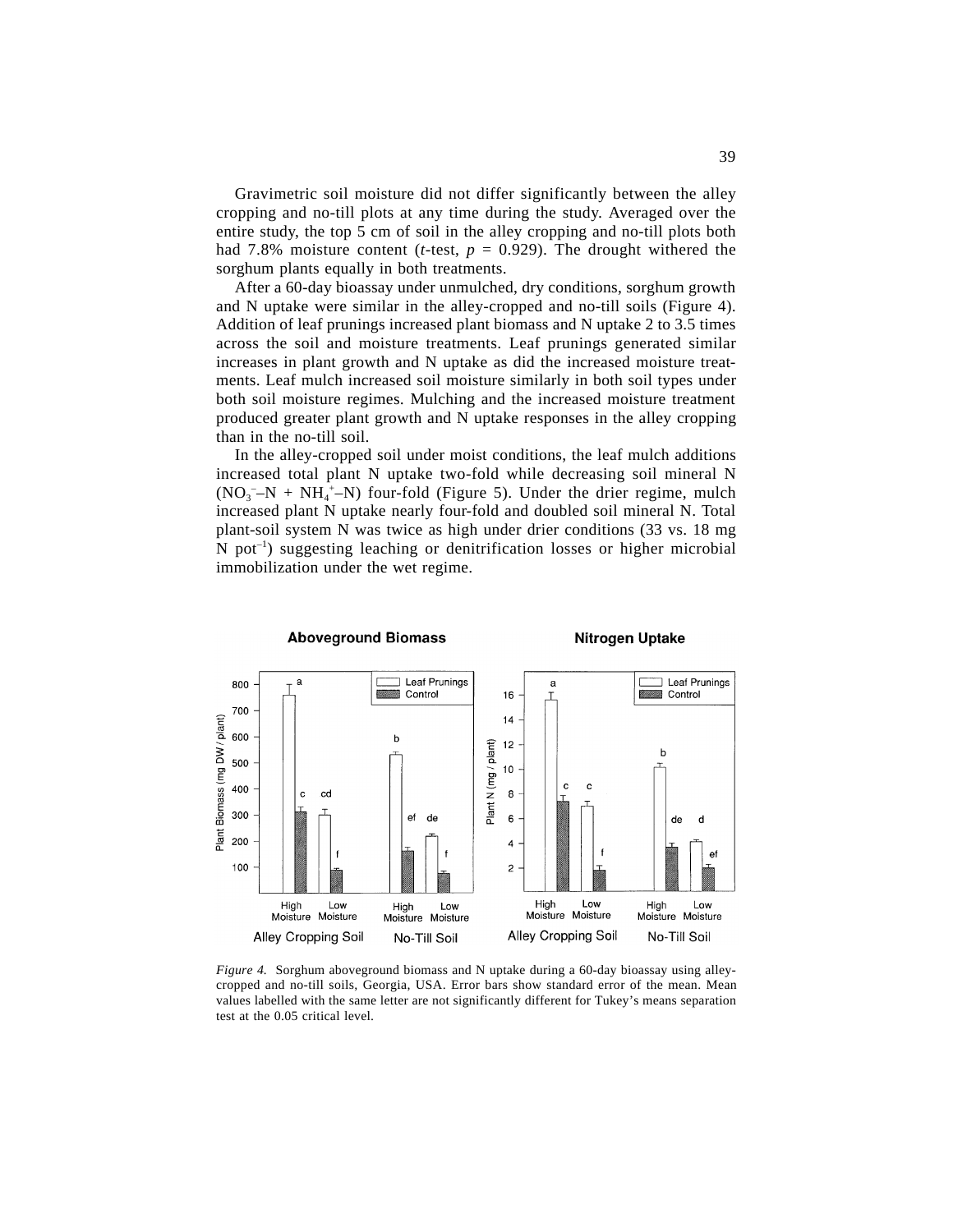

*Figure 5.* Mulch impact on sorghum biomass (roots + above ground) and soil N in alley cropping soil at completion of 60-day bioassay, Georgia, USA. Soil N values report 2 *M* KCl extractable  $NO_3^- - N + NH_4^+ - N$  (mg per pot). Error bars show standard error of the mean.

# *Total soil pools*

Total soil C and N pools and bulk density changed little after three years of alley cropping and no-till agriculture (Table 4). Total soil N increased by 9% in the *Albizia* alleys and decreased by 2.5% in the no-till plots. Differences between and 1 and 2 meter plots in the alley cropping sites were not statistically significant. In 1993, total C and N in the alley cropping and no-till plots were not significantly different at either soil depth.

# **Discussion and conclusions**

# *Short-term effects*

*Albizia* mulch additions directly influenced the plant-available soil nitrate pool. The apparent discrepancy between the soil  $NO<sub>3</sub><sup>-</sup>N$  pool and the net nitrifi-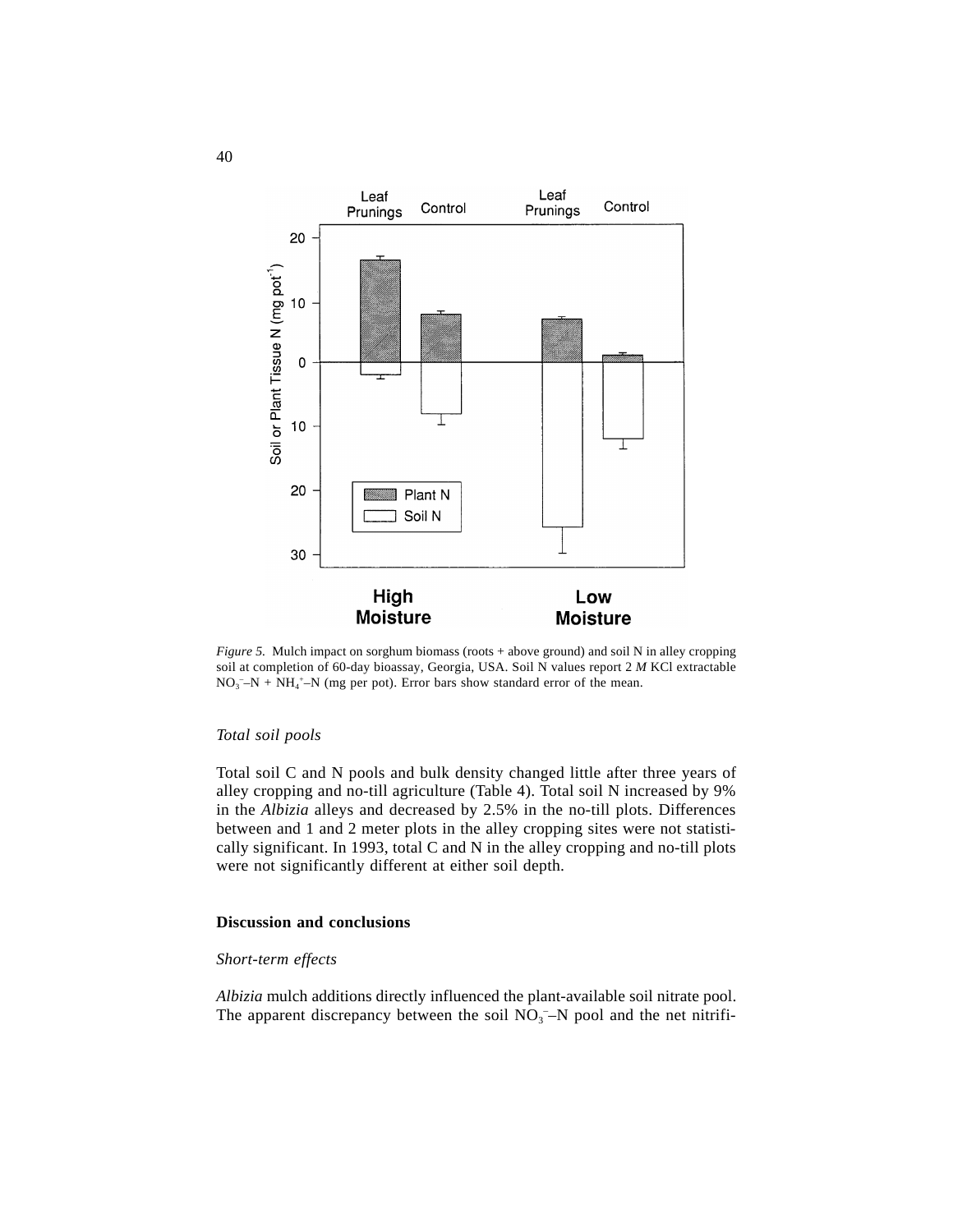|                | Soil depth<br>(cm) | <b>Bulk</b> density<br>$(g \text{ cm}^{-3})$ | Total C<br>$(t C ha^{-1})$ |       | Total N<br>$(t N ha^{-1})$ |      |
|----------------|--------------------|----------------------------------------------|----------------------------|-------|----------------------------|------|
|                |                    |                                              | 1990                       | 1993  | 1990                       | 1993 |
| Alley cropping | $0 - 5$            | 1.34                                         | 11.52                      | 11.72 | 0.80                       | 0.88 |
|                | $5 - 15$           | 1.40                                         | 8.05                       | 8.19  | 0.56                       | 0.56 |
| No-till        | $0 - 5$            | 1.34                                         | 10.92                      | 10.45 | 0.79                       | 0.77 |
|                | $5 - 15$           | 1.46                                         | 8.47                       | 7.88  | 0.58                       | 0.52 |

*Table 4.* Total soil C and N and bulk density in alley cropping and no-till plots, Georgia, USA.

*Source:* 1990 data from Matta Machado.

cation rated suggests that the rapid increase in soil  $NO<sub>3</sub>$ –N is generated by N released directly from litter, rather than by a pulse of soil nitrification. The sustained increase in  $NO<sub>3</sub><sup>-</sup>N$  may have resulted from the severe drought conditions. Under average rainfall conditions, soil nitrate would have been prone to greater leaching and denitrification losses, as well as higher crop and microbial demand. This was the case during the sorghum bioassay when soil mineral N declined four-fold under wet conditions but doubled under dry conditions for mulched pots.

*Albizia* leaves decompose and release N rapidly after pruning. Nissen (1994) measured a 40% reduction in *Albizia* leaf mass and 30% N loss after one month in the field. Half of these losses occurred during the first two weeks. This rapid N release is consistent with *Albizia*'s high leaf N and relatively low lignin and polyphenolic contents (Palm and Sanchez, 1989; Constantinides and Fownes, 1993) (Table 1). The *Albizia* prunings contributed about 100 kg N ha-1 to the alley cropping plots. Based on *Albizia* litter decomposition studies at our research site (Matta-Machado et al., 1994; Nissen, 1994), about 10 kg of N would have been released from the leaves within two weeks of pruning. During that time period, we measured an 8 kg increase in the extractable soil nitrate pool. Over the course of a 4-month cropping season, *Albizia* mulch would release a total of 40–50 kg N ha<sup>-1</sup> (Matta-Machado et al., 1994; Nissen, 1994).

## *Long-term soil changes*

We found no evidence that *Albizia* hedgerows generated long-term changes in soil properties beyond levels found in no-till agriculture. On Costa Rican Inceptisols, seven years of alley cropping doubled soil mineralization rates compared to no-till cropping (Haggar et al., 1993). The slight trend towards greater total N and net mineralization on the Georgia Ultisols may continue to aggrade in upcoming years. The degree of soil improvement may be limited by the capacity of the kaolinitic clays to sequester soil C. Substantial SOM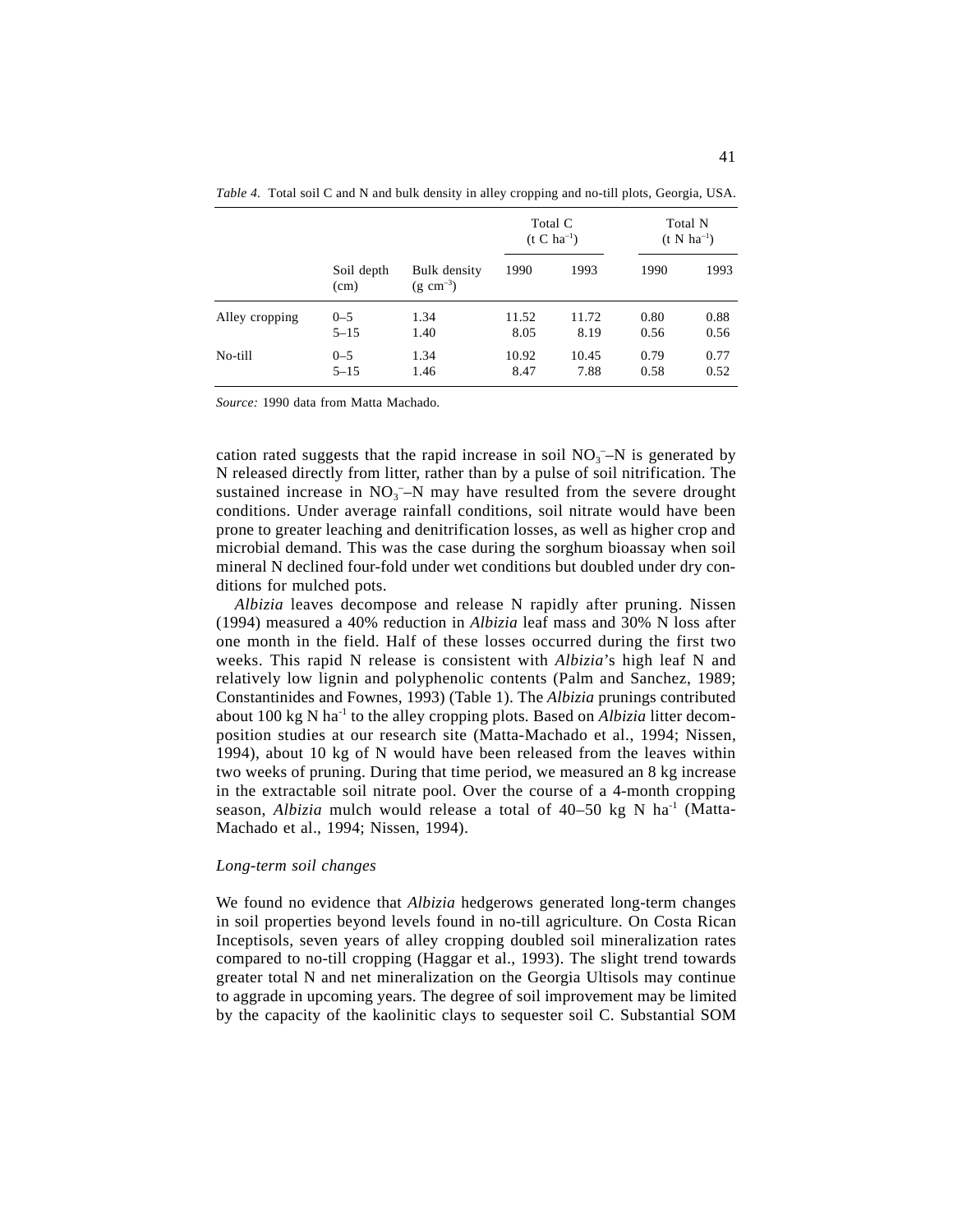accretion may require greater pruning inputs than what is possible due to seasonal and soil fertility constraints of the Piedmont region.

The high-quality *Albizia* litter directly influences inorganic soil N pools, without influencing total SOM pools. Our results agree with research from Nigeria, where rapidly decomposing *Gliricidia* was less effective than slow decomposing *Senna* (Yamoah et al., 1986). In addition to providing refractory organic inputs, slow decomposing litter insulates the soil and conserves soil moisture (Tomar et al., 1992). In our study, crops were not removed from the site, so all residues remained on the alley cropping and no-till plots. Soil moisture was controled more by the low-quality crop residue than by the *Albizia* leaf additions to the alley-cropped plots. This also may explain the relatively stable soil C and N levels compared to other studies where soil C and N declined under alley cropping and no-till agriculture (Lal, 1989b; Tian et al., 1993).

A seen in other sites, alley cropping with leguminous shrubs can satisfy crop requirements for nitrogen (Palm, 1995). *Albizia* alley cropping on the Georgia Piedmont can increase plant available soil N dramatically over levels found in standard no-till farming. Combined with no-till practices, alley cropping with *Albizia* may offer farmers an option for reducing their dependence on inorganic N fertilizers while reducing soil erosion. This production system may appeal to organic farmers producing high value horticultural crops on small acreages.

#### **Acknowledgements**

The authors would like to thank friends at the Institute of Ecology and the Department of Crop and Soil Sciences, University of Georgia for help in the field and laboratory. Zak West, R. Matta-Machado, F. B. Golley, W. L. Hargrove, and C. F. Jordan deserve special acknowledgement. Careful revision and comments from S. S. Andrews M. L. Cabrera, D. C. Coleman, B. T. Kang, and S. P. Miller greatly improved the manuscript.

#### **References**

- Anderson JM and Ingram JSI (1993) Tropical Soil Biology and Fertility: A Handbook of Methods. C.A.B. International, Wallingford, United Kingdom
- Beare MH, Parmelee RW, Hendrix PF, Cheng W, Coleman DC and Crossley, Jr. DA (1992) Microbial and faunal interactions and effects on litter nitrogen and decomposition in agroecosystems. Ecology 62: 569–591
- Binkley D and Hart SC (1989) The components of nitrogen availability assessments in forest soils. Adv in Soil Science 10: 57–112
- Constantinides M and Fownes JH (1994) Nitrogen mineralization from leaves and litter of tropical plants: Relationship to nitrogen, lignin and soluble polyphenol concentrations. Soil Biol and Biochem 26(1): 49–55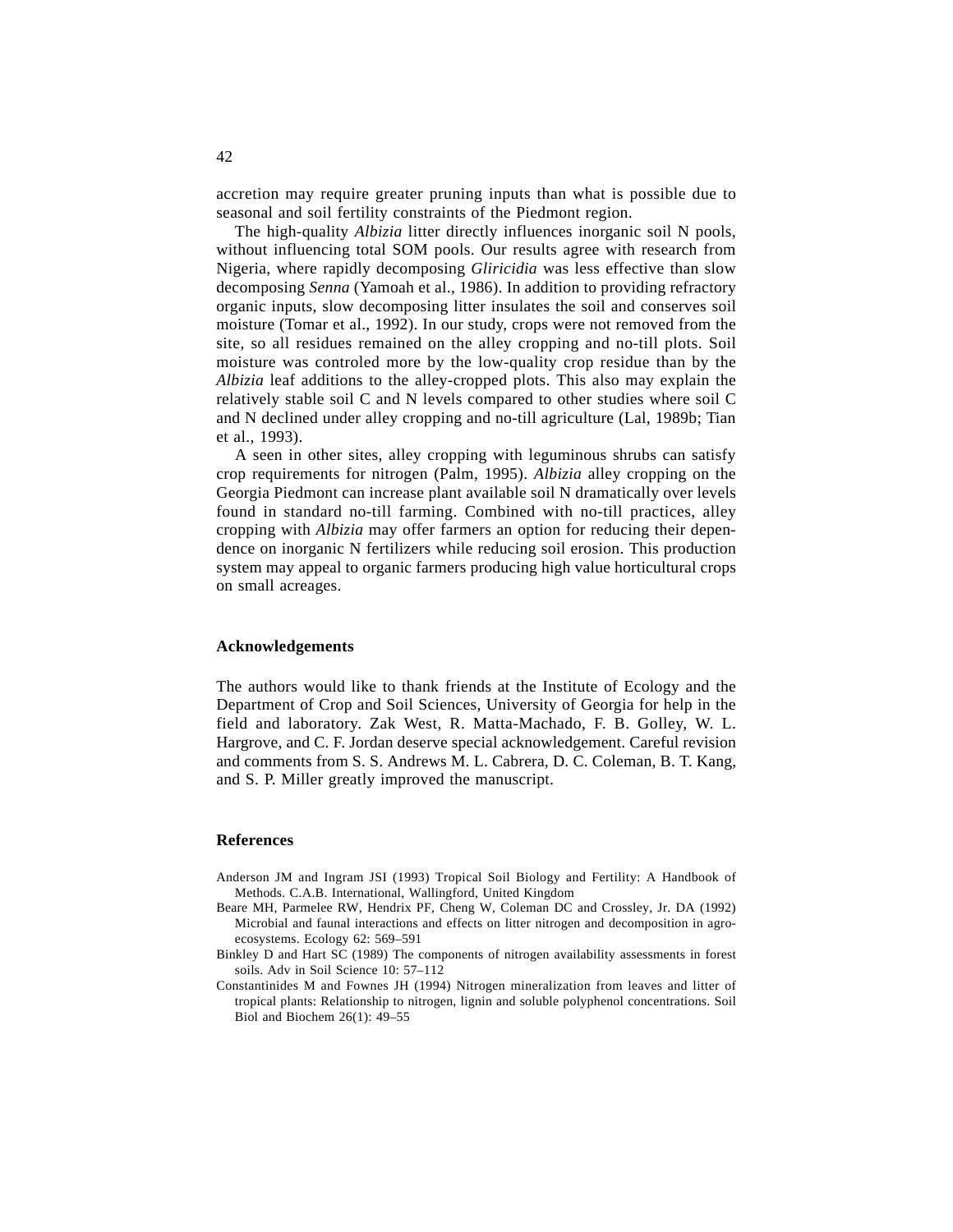- Giddens J (1957) Rate of loss of carbon of Georgia soils. Soil Science Society of America Proc 21: 513–515
- Haggar JP (1991) Nitrogen and phosphorous dynamics of systems integrating trees and annual crops in the tropics. PhD Dissertation. University of Cambridge, England
- Hagger JP, Tanner EVJ, Beer JW and Kass DCL (1993) Nitrogen dynamics of tropical agroforestry and annual cropping systems. Soil Biol and Biochem 45: 1363–1378
- Hart SC, Stark JM, Davidson EA and Firestone MK (1994) Nitrogen mineralization, immobilization and nitrification. Methods of soil analysis, Part 2. Microbiological and biochemical properties. Soil Science Society of America, Madison, Wisconsin, USA
- Hauser S and Kang BT (1993) Nutrient dynamics, maize yield and soil organic matter in alley cropping with *Leucaena leucocephala*. In: Mulongoy K and Merckx R (eds) Soil Organic Matter Dynamics and Sustainability of Tropical Agriculture, pp 215–222. Wiley-Sayce, New York
- Hendrix PF, Parmelee RW, Crossley Jr. DA, Coleman DC, Odum EP and Groffman PM (1986) Detritus food webs in conventional and no-tillage agroecosystems. Bioscience 36: 374–380
- Kachaka S, Vanlauwe B and Merckx R (1993) Decomposition and nitrogen mineralization of prunings of different quality. In: Mulongoy K and Merckx R (eds) Soil Organic Matter Dynamics and Sustainability of Tropical Agriculture, pp 119–208. Wiley-Sayce, New York
- Kang NT (1993) Alley cropping: past achievements and future directions. Agrofor Syst 23: 141–155
- Lal R (1989a) Agroforestry systems and soil surface management of a tropical alfisol: II Water runoff, soil erosion, and nutrient loss. Agrofor Syst 8: 97–111
- Lal R (1989b) Agroforestry systems and soil surface management of a tropical alfisol: III Changes in soil chemical properties. Agrofor Syst 8: 113–132
- Lal R (1991) Myths and scientific realities of agroforestry as a strategy for sustainable management for soils in the tropics. Adv in Soil Science 15: 91–137
- Matta-Machado RP (1992) A comparison of productivity and nutrient dynamics between an alley-cropping system and an annual legume-based cropping system in the Piedmont region of Georgia, USA. PhD Dissertation. University of Georgia, Athens, USA
- Matta-Machado RP, Neely CL and Cabrera ML (1994) Plant residue decomposition and nitrogen dynamics in an alley cropping and an annual legume-based cropping system. Commun Soil Sci Plant Anal 25(19 & 20): 3365–3378
- Matta-Machado RP and Jordan CF (1995) Nutrient dynamics during the first three years of an alley cropping agroecosystem in southeastern USA. Agrofor Syst 30: 351–362
- Nair PKR (1989) Agroforestry Systems in the Tropics. Kluwer Academic Press. Dordrecht, Netherlands
- Nissen TM (1994) Decomposition and nitrogen release patterns of plant materials of tree and crop species. Msc Thesis, University of Georgia, Athens, USA
- NOAA (1993) Climatological Data: Annual summary for Georgia. National Oceanographic and Atmospheric Administration. US Government Printing Office, Washington, DC, 97(8)
- Oglesby KA and Fownes JH (1992) Effects of chemical composition on nitrogen mineralization from green manures of seven tropical leguminous trees. Plant and Soil. 143: 127–132
- Palm CA (1995) Contribution of agroforestry trees to nutrient requirements of intercropped plants. Agrofor Syst 30: 105–124
- Palm CA and Sanchez PA (1989) Decomposition and nutrient release patterns of the leaves of three tropical legumes. Biotropica 22(4): 330–338
- Radcliff DE, Tollner EW, Hargrove WL, Clark RL and Golabi MH (1988) Effect of tillage practices on infiltration and soil strength a typic hapludult soil after ten years. Soil Science Soc of Am J 52(3): 798–804
- Raison RJ, Connell MJ and Khanna PK (1987) Methodology for studying fluxes of soil mineral-N *in situ*. Soil Biol and Biochem 19(5): 521–530

Sanchez PA (1976) Properties and Management of Soils in the Tropics. Wiley, New York

Szott LT, Palm CA, Sanchez PA (1991a) Agroforestry in acid soils of the humid tropics. Adv in Agron 45: 275–301